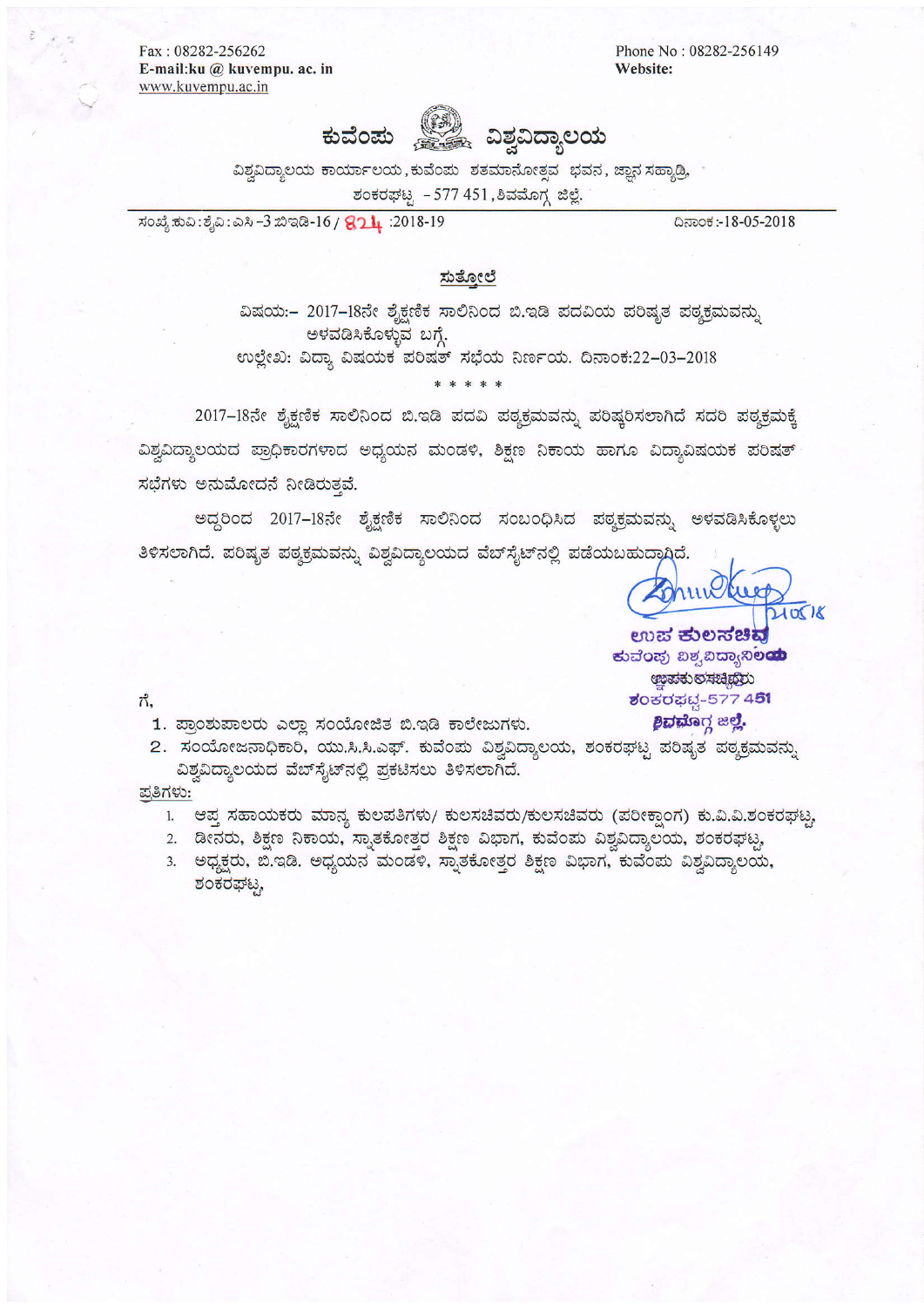# **MODIFICATIONS IN SOME REGULATIONS OF TWO YEARS B.ED PROGRAMME REGULATIONS 2015-16 OF KUVEMPU UNIVERSITY (Draft)**

## **( Approved by the Academic council on 22-03-2018. W.e.f: academic year 2017-18)**

#### **Regulation 7.5 d:**

*Existing*: The student teacher shall be exposed to variety of activities as specified in the schedule and records should be maintained and produced before the co-ordination board

*Modified:* The student teacher shall be exposed to variety of activities as specified in the schedule and records should be maintained and produced before the **Committee for Monitoring of Evaluation process of Engagement with Field and Internship. ( "Monitoring Committee")**

#### **Regulation: 11**

# *Existing***: There shall be a Quality Assessment Committee to review, advice and monitor the internal Evaluation marks of Internship and Practicum**.

#### 1. **Chairman:**

Dean, Faculty of Education / Senior most Teacher Educator of College of Education by Rotation shall be the Chairman of the Quality Assessment Committee

- 2. Three senior most faculties with minimum 10 years' experience on the gradation list on seniority cum rotation, one from science faculty and one from arts faculty will be the members of the Quality **Evaluation** Committee.
- 3. The Principal of the visiting college shall be co-opted if he/she is not already a member of the board. The membership of such principal is limited to his/her college.
- 4. In the event of number of colleges of Education increasing beyond 10 additional Quality **Assessment**  Committee shall be constituted by Kuvempu University. Further, the additional committee will consist of new members as mentioned above.
- 5. The candidate has to appear before the Quality **Assessment** Committee and submit all the records during the first attempt. There is no provision for submission of records in the forth coming visits of the QAC.
- 6. The Quality Assessment Committee constituted shall visit the B.Ed. colleges of Kuvempu University during the end of each semester for all the four semesters. The committee that has visited a college in the first semester shall visit the same college in all the other semesters.

## *Modified***: The Regulation 11 is modified as follows**

## There shall be a **Committee for Monitoring of Evaluation process of Engagement with Field and Internship.**

**Hence forth called as "Monitoring Committee"** to review, advice and monitor the Evaluation process of Internship and Engagement with Field Activities conducted by the Colleges of Education

The Constitution of the Committee is as Under:

**1. Chairman:**

Dean, Faculty of Education, Kuvempu University shall be the Chairman of the Monitoring committee

**2. Convener**:

Senior most faculty from affiliated colleges of education of Kuvempu University on seniority cum rotation in gradation list shall be the convener of the monitoring committee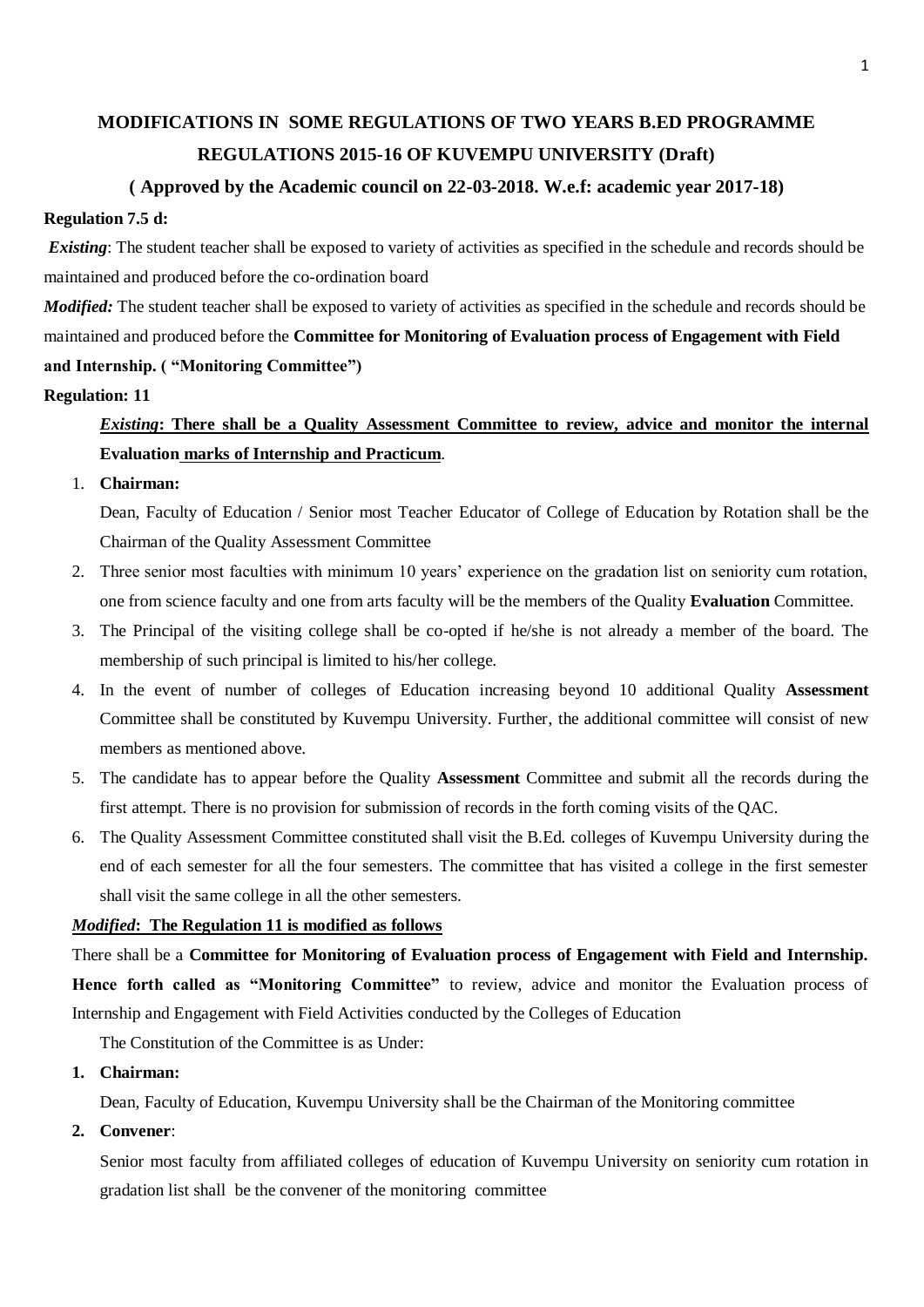- **3.** Three senior most faculties from the College of Education affiliated to Kuvempu University with minimum 10 years' experience as per the gradation list on seniority cum rotation, (one from science pedagogy faculty, one from Social Science pedagogy faculty and one from language pedagogy faculty) shall be the members of the Committee. In case the convenor is from any one of the three pedagogy faculty then one member should be from the other unrepresented pedagogy faculty.
- **4.** In the event of number of colleges of Education increasing beyond 10, additional Monitoring Committee shall be constituted by Kuvempu University. Further the additional committee will consist of the convenor and the members as per the procedure mentioned in Sl.no. 2 and 3
- **5.** The conveners and members of the committee shall visit each college to carry out the functions assigned as in 9(b).
- **6.** Each candidate of the visiting college has to appear before the Monitoring Committee and submit all the records during the first attempt for verification and evaluation There is no provision for submission of records in the forth coming visits of the Monitoring Committee
- **7.** The Monitoring Committee constituted shall visit the B.Ed. colleges of Kuvempu University during even semesters. The duration of the committees will be for one academic year.
- **8. The Evaluation Process:**
- **a.** The details of marks pertaining to Engagement with Field and internship shall be as per the regulations. All the tasks prescribed for Internship and Engagement with field in the two-year B.Ed., Curriculum of Kuvempu University for all the semesters are mandatory to all the candidates. There is no choice for leaving any of the task.
- **b.** The marks related to Internship and engagement with field is a field based continuous comprehensive evaluation. These marks are to be assigned by the teacher educators of the college/Mentor teachers and should be mentioned for each candidate separately in the evaluation profile provided by the University. These marks should be supplemented by related records and documents of the concerned candidate.
- **c.** No marks should be assigned to any candidate without submission of related records. In such case the marks assigned to the candidate by the teacher educators/mentor teachers of the concerned college will not be considered for evaluation for the concerned component and other components related to that component.
- **d.** The Monitoring Committee members shall upload the same marks to the Registrar (Evaluation) section immediately after completing the evaluation process of all the candidates of the visiting college.

# **9. Responsibilities and Functions of Committee for Monitoring of Evaluation process of Engagement with Field and Internship (Monitoring Committee)**

#### **a. Responsibilities of the Dean ,Faculty of Education**

i. The Dean, Faculty of Education shall prepare the visit schedule of the **Monitoring Committee** and circulate it to the colleges at least one week before the scheduled visit starts. The Dean also provides the templates of statement of Engagement with field and Internship related marks to every college with necessary directions and monitors the overall activities of the monitoring committees by surprise visits to the Colleges where- ever essential.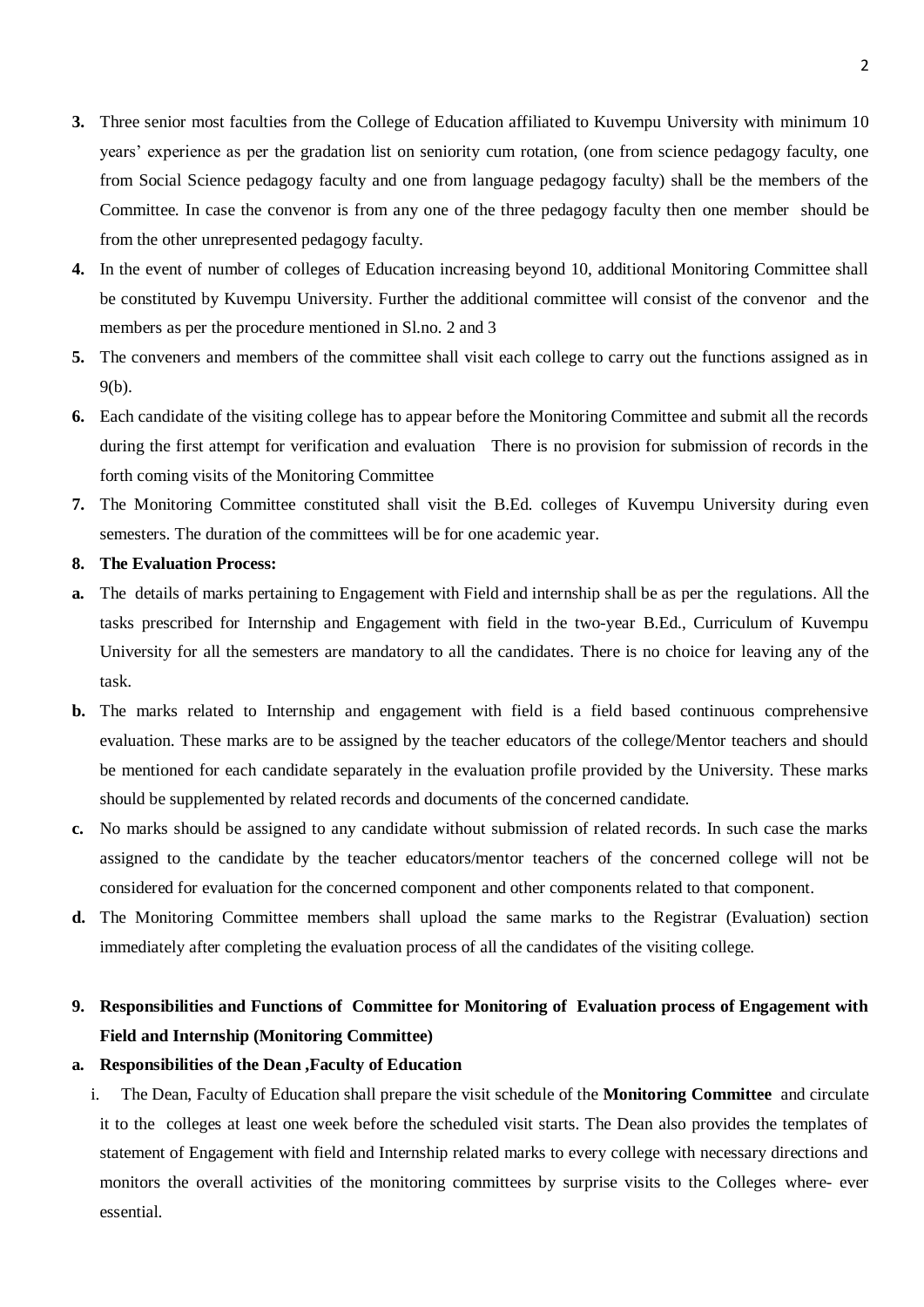- ii. A joint meeting of the **Monitoring Committee**s will be convened before the start of scheduled visit and the members will be informed about the process of evaluation and the Performa of evaluation will be provided to the members.
- iii.After the completion of scheduled visit to all the colleges, a final meeting of the committees will be convened by the Dean. The sealed covers of the evaluation Sheets will be received and forwarded to the Registrar (Evaluation) Kuvempu University for needful action.

#### **b. Responsibilities of the Monitoring Committee Conveners and members visiting the Colleges**

- i. The four membered Committee visiting the evaluating college divide into two teams each consisting of two members. The candidates of each semester are equally divided into two groups based on their examination registration numbers as odd and even numbers, and allotted to each team by the Principal of the concerned college. Each candidate shall individually provide all the related records to members of the committee for verification and evaluation.
- ii. The **Monitoring Committee** members shall seek clarifications from the candidate and/or the Principal/Teacher Educators of the college regarding the records and documents of the candidate if necessary and may ask them to make modifications in the already allotted marks by the college where ever necessary .
- iii. In case the **Monitoring Committee** finds any of the candidate not submitting the related records and/or have submitted fake records (records written by others, duplication of some one's records or practice of any other illegal means etc.,) such cases will be treated as malpractice and the same will be dealt as per the rules of Kuvempu University.

#### **c. Responsibilities of the Colleges**

- a. The college should make arrangement for the availability of the records and documents submitted by the students and teachers.
- b. The College should arrange two separate rooms for conducting the record verification and evaluation work for the **Monitoring Committee** teams.
- c. The Principal, Teachers and students should be present compulsorily during the **Monitoring Committee** visit.
- d. All the students should bear the photo identity card provided by the college, wear it compulsorily, and provide it when demanded by the **Monitoring Committee** members.
- e. In case any student or teacher remains absent it should be supported by authentic document
- f. The Principal of the concerned college shall provide the duly filled evaluation profiles duly signed by two senior teacher educators of the college and counter signed by him/her of all the candidates present, to the **Monitoring Committee**.
- g. Marks should be allotted to only those students who have carried on the work and submitted the records. In case marks are allotted to any candidate without the records the Principal of the concerned college will be held responsible and in such cases the marks allotted to the candidates shall be cancelled and may be considered as malpractice case.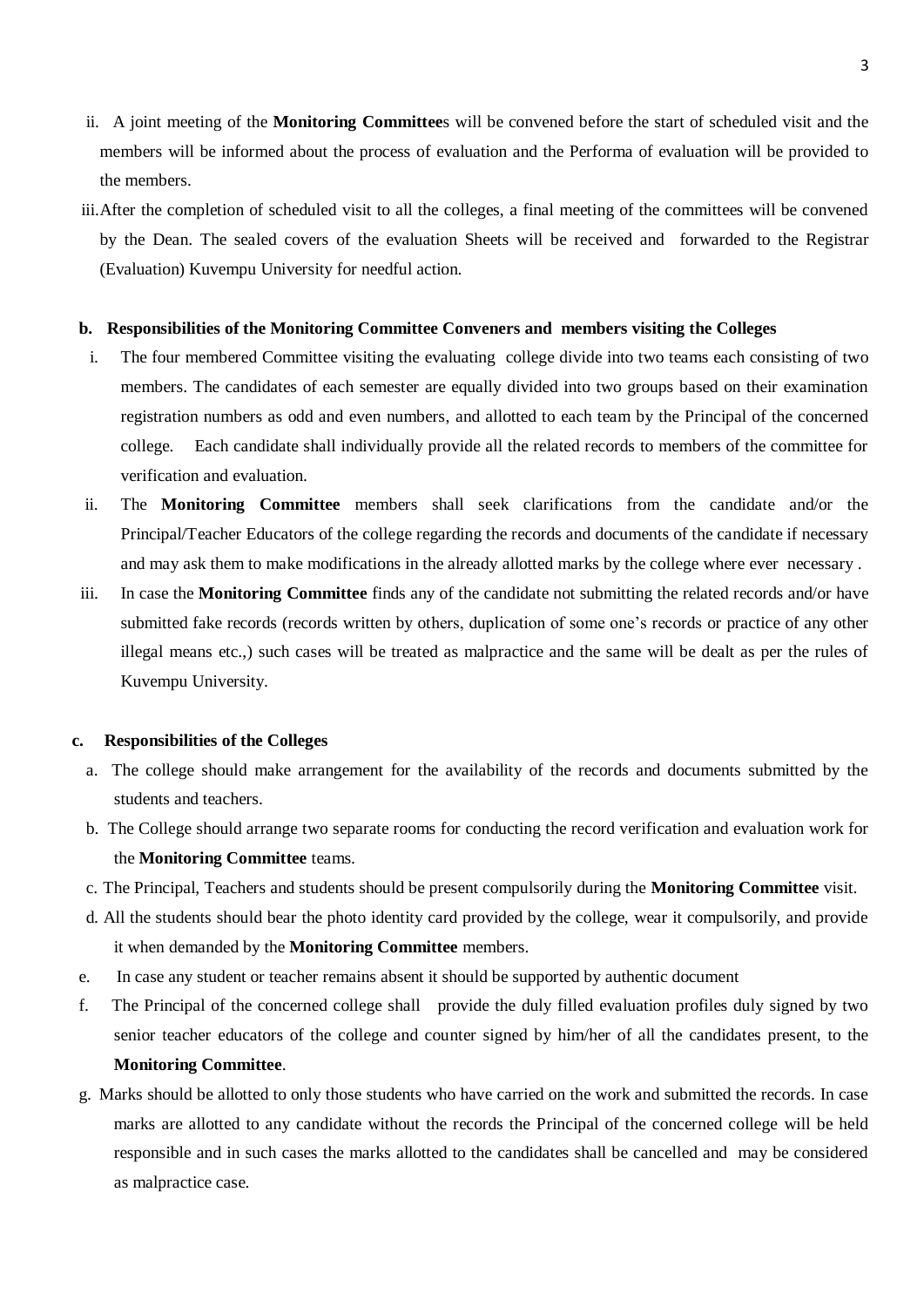h. The allotment of marks is the responsibility of the Principal and the teachers of the concerned colleges. In case there are no suitable records for the work done by the candidate, The **Monitoring Committee** members may not consider such marks allotted to the candidate by the college staff.

| Internship and Engagement with Field Activities and The Records and documents to be provided by the |
|-----------------------------------------------------------------------------------------------------|
| Colleges to the Monitoring Committee during the Visit to the Respective Colleges                    |
| <b>I SEMESTER</b>                                                                                   |

| SI.            | Subject and code                                                                                                                                                     | Documents to be made available                                                                                                                                                                                                                                                                                                                |                                                                                                                                                                | <b>Max Marks</b>                                                                                                     |  |
|----------------|----------------------------------------------------------------------------------------------------------------------------------------------------------------------|-----------------------------------------------------------------------------------------------------------------------------------------------------------------------------------------------------------------------------------------------------------------------------------------------------------------------------------------------|----------------------------------------------------------------------------------------------------------------------------------------------------------------|----------------------------------------------------------------------------------------------------------------------|--|
| N <sub>0</sub> |                                                                                                                                                                      | <b>By Principal/Teacher</b><br><b>Educators</b>                                                                                                                                                                                                                                                                                               | <b>By Student-</b><br><b>Teachers</b>                                                                                                                          |                                                                                                                      |  |
| $\mathbf{1}$   | PEC 1-Knowledge and<br>Curriculum<br>PEC 2-Psychology of<br>the Learner<br>PEC 3-Information and<br>Communication<br>Technology                                      | Question Paper, Answer<br>scripts of tests conducted<br>with marks list, Test<br>Time Table and<br>invigilator dairy/Record                                                                                                                                                                                                                   | 1. Practicum record<br>book with the<br>signature of the<br>concerned teacher<br>2. Tutorial Record<br>book                                                    | Test:<br>10<br>Practicum:<br>10<br>05<br>Tutorials:<br>Total: 25 for each<br><b>PEC</b> subject<br>$25 X 03 =$<br>75 |  |
| 2              | EPC 1-Language Across<br>the Curriculum                                                                                                                              | Question Paper, Answer<br>scripts of tests conducted<br>with marks list, Test<br>Time Table and<br>invigilator dairy/Record                                                                                                                                                                                                                   | Practicum record<br>book with the<br>signature of the<br>concerned teacher                                                                                     | Test:<br>05<br>Practicum:<br>05<br>10<br><b>Total:</b>                                                               |  |
| 3              | <b>Optional Courses</b>                                                                                                                                              | Question Paper, Answer<br>scripts of tests conducted<br>with marks list, Test<br>Time Table and<br>invigilator dairy/Record                                                                                                                                                                                                                   | Practicum record<br>book with the<br>signature of the<br>concerned teacher                                                                                     | Test:<br>05<br>Practicum:<br>05<br><b>Total:</b><br>10                                                               |  |
| $\overline{4}$ | Internship of Two<br>Weeks<br>One week, regular<br>observation of the<br>school activities of<br>regular teacher, their<br>lessons and recording<br>the observations | Teachers visit book or<br>any other record as proof<br>of teacher-educators<br>visit to the schools<br>Proof of Students<br>Allotment to the<br>schools(Allotment chart<br>or any other record)<br>Teachers allotment time<br>table<br><b>School Selection</b><br>permission from the<br><b>BEO</b><br>Students internship<br>attendance Book | Observation report<br>of school activities,<br>teachers lesson<br>observation with<br>the signature of the<br>concerned subject<br>teacher educators           | 10                                                                                                                   |  |
| 5              | Content Analysis of text<br>books and mode of<br>transaction in each<br>pedagogical subject.                                                                         |                                                                                                                                                                                                                                                                                                                                               | Content analysis<br>record of text books<br>of the concerned<br>pedagogical<br>subjects with the<br>signature of the<br>concerned subject<br>teacher educators | $5+5=10$<br>(5 per pedagogical<br>subject)                                                                           |  |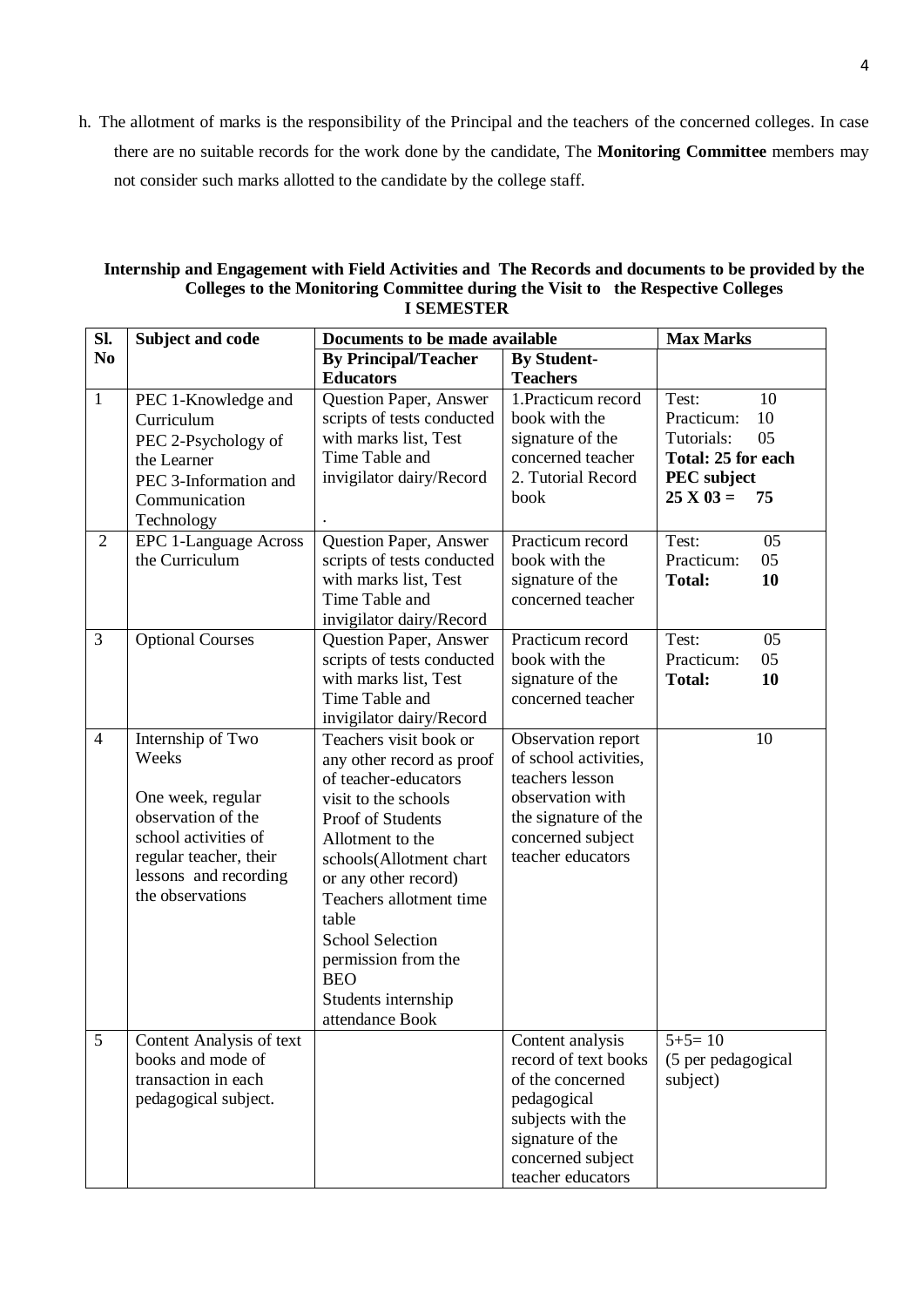| 6              | Understanding the                                                |                                                                                  | A brief report or    | 0 <sub>5</sub> |  |  |
|----------------|------------------------------------------------------------------|----------------------------------------------------------------------------------|----------------------|----------------|--|--|
|                | School system, school                                            |                                                                                  | collate of           |                |  |  |
|                | calendar,                                                        |                                                                                  | documents            |                |  |  |
|                | Administration,                                                  |                                                                                  | regarding school     |                |  |  |
|                | Admission, Curriculum,                                           |                                                                                  | system, school       |                |  |  |
|                | School Activities,                                               |                                                                                  | calendar,            |                |  |  |
|                | Acquainting with apex                                            |                                                                                  | Administration,      |                |  |  |
|                | bodies and writing a                                             |                                                                                  | Admission,           |                |  |  |
|                | brief report                                                     |                                                                                  | Curriculum, School   |                |  |  |
|                |                                                                  |                                                                                  | activities,          |                |  |  |
|                |                                                                  |                                                                                  | Acquainting with     |                |  |  |
|                |                                                                  |                                                                                  | apex bodies . with   |                |  |  |
|                |                                                                  |                                                                                  | the signature of the |                |  |  |
|                |                                                                  |                                                                                  | concerned subject    |                |  |  |
|                |                                                                  |                                                                                  | teacher educators    |                |  |  |
| $\overline{7}$ | Collecting                                                       |                                                                                  |                      |                |  |  |
|                | information/data for the                                         |                                                                                  |                      |                |  |  |
|                | assignments for                                                  |                                                                                  |                      |                |  |  |
|                | perspectives and EPC                                             |                                                                                  |                      |                |  |  |
|                | subjects                                                         |                                                                                  |                      |                |  |  |
| 8              | College General, Pedagogy wise and internship attendance records |                                                                                  |                      |                |  |  |
|                |                                                                  | <b>TOTAL Marks for Engagement with field and Internship for the 1st Semester</b> |                      | 120            |  |  |

## **II SEMESTER**

|                       |                                                                                                                                                                                                                             | Documents to be made available                                                                                                                                         |                                                                                                                                                                                                       |                                                                                                                 |
|-----------------------|-----------------------------------------------------------------------------------------------------------------------------------------------------------------------------------------------------------------------------|------------------------------------------------------------------------------------------------------------------------------------------------------------------------|-------------------------------------------------------------------------------------------------------------------------------------------------------------------------------------------------------|-----------------------------------------------------------------------------------------------------------------|
| Sl.<br>N <sub>0</sub> | Subject and code                                                                                                                                                                                                            | By<br><b>Principal/Teacher</b><br><b>Educators</b>                                                                                                                     | <b>By Student-</b><br><b>Teachers</b>                                                                                                                                                                 | <b>Max Marks</b>                                                                                                |
| 1                     | • PEC 4-Contemporary India<br>and Education<br>• PEC 5-Learning Process<br>and Measurement<br>• PEC 6-Instructional<br>Technology<br>• PSS 1A-Pedagogy of<br>School Subject -1<br>• PSS 2A-Pedagogy of<br>School Subject -2 | Question Paper,<br>Answer scripts of<br>tests conducted with<br>marks list, Test Time<br>Table and invigilator<br>dairy/Record                                         | 1. Practicum record<br>book with the<br>signature of the<br>concerned teacher<br>2. Tutorial Record<br>book                                                                                           | 10<br>Test:<br>Practicum:<br>10<br>Tutorials:<br>05<br>25<br>Total:<br>for each PEC<br>subject<br>$25X05 = 125$ |
| $\overline{2}$        | EPC 2-Understanding the<br>Self (Personality<br>Development)                                                                                                                                                                | Question Paper,<br>Answer scripts of<br>tests conducted with<br>marks list, Test Time<br>Table and invigilator<br>dairy/Record                                         | Practicum record<br>book with the<br>signature of the<br>concerned teacher                                                                                                                            | Test:<br>0 <sub>5</sub><br>Practicum: 05<br><b>Total:</b><br>10                                                 |
| 3                     | Internship of Two Weeks<br>Skill based teaching -under<br>simulated conditions(at least<br>5 skills per pedagogy subject)                                                                                                   | • Teachers<br>observation<br>profiles of<br>simulated skill<br>practice<br>$\bullet$ Time Table of<br><b>Students Allotment</b><br>for the simulated<br>skill practice | Record books of<br>Skill based teaching<br>under simulated<br>conditions(At least 5<br>skills in each<br>Pedagogical subject.)<br>with the signature of<br>the concerned subject<br>teacher educators | 10 for each<br>pedagogical<br>subject.<br><b>Total 20 marks</b>                                                 |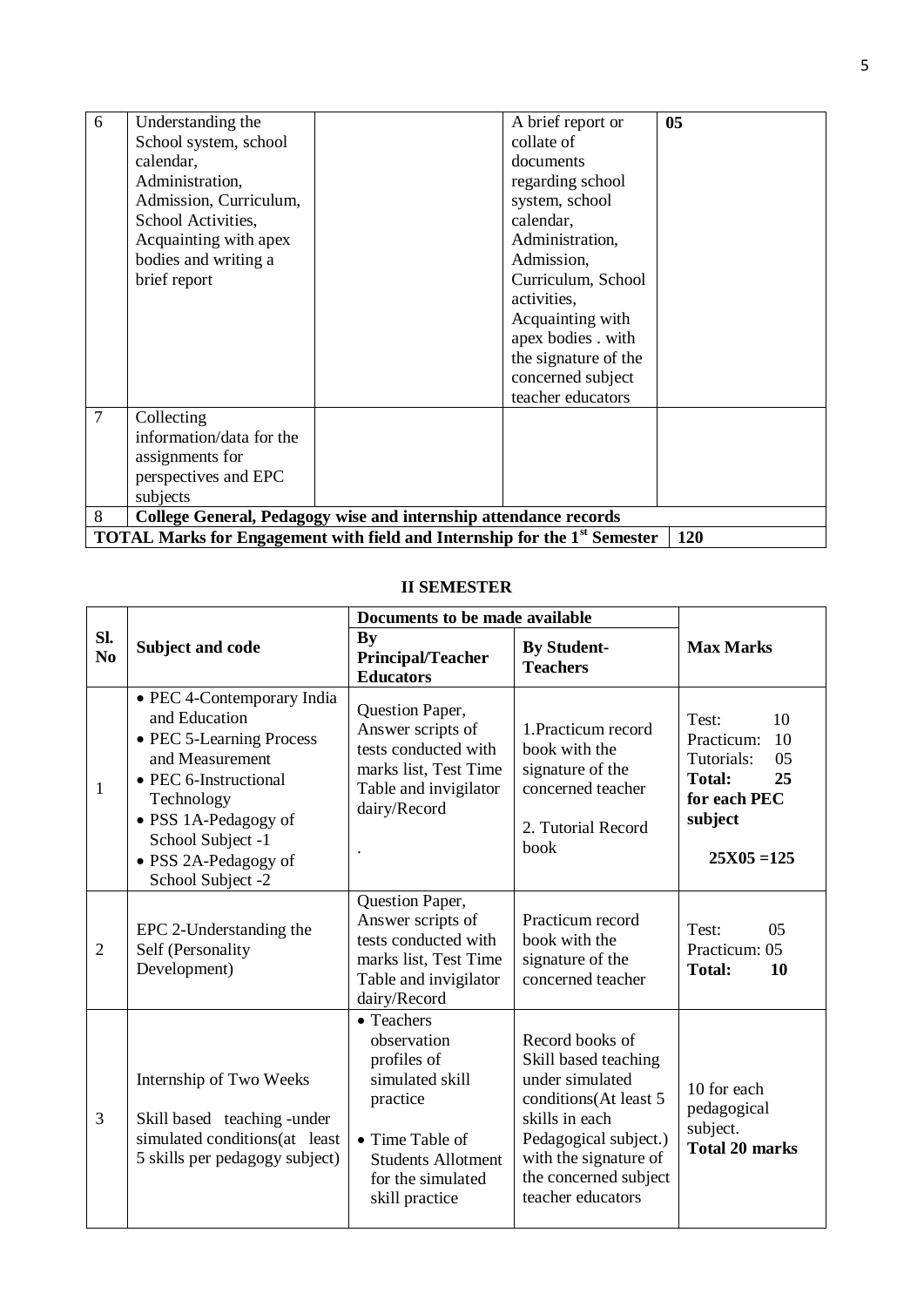| $\overline{4}$ | Make model lesson plans<br>using Innovative/fusion<br>method one in each<br>pedagogical subject<br>$(1+1=2)$ with the help of<br>teacher educator. |                                                                   | Records of model<br>lesson plans using<br>different methods<br>and lesson plans with<br>Innovative/fusion<br>method one in each<br>pedagogical<br>subject( $1+1=2$ ) with<br>the signature of the<br>concerned subject<br>teacher educators | $2.5+2.5=05$<br>$(2.5$ per<br>pedagogical<br>subject) |
|----------------|----------------------------------------------------------------------------------------------------------------------------------------------------|-------------------------------------------------------------------|---------------------------------------------------------------------------------------------------------------------------------------------------------------------------------------------------------------------------------------------|-------------------------------------------------------|
| 5              |                                                                                                                                                    | CCA, SUPW &<br>Physical and Health<br><b>Education Grade List</b> | CCA, SUPW and<br>Physical and Health<br><b>Education Report</b><br>CTC and Field Trip<br>Experience Report.                                                                                                                                 |                                                       |
|                | TOTAL Marks for Engagement with field and Internship for the 2 <sup>nd</sup> Semester: 160                                                         |                                                                   |                                                                                                                                                                                                                                             |                                                       |

| Sl.            | <b>Subject and code</b>          | Documents to be made available |                           | <b>Max Marks</b>        |
|----------------|----------------------------------|--------------------------------|---------------------------|-------------------------|
| N <sub>0</sub> |                                  | By                             | <b>By Student-</b>        |                         |
|                |                                  | <b>Principal/Teacher</b>       | <b>Teachers</b>           |                         |
|                |                                  | <b>Educators</b>               |                           |                         |
| $\mathbf{1}$   | PEC 7 - Educational              | Question Paper,                | Practicum record          | Test:<br>10             |
|                | administration and               | Answer scripts of              | book with the             | Practicum: 10           |
|                | Management                       | tests conducted with           | signature of the          | Tutorials:<br>05        |
|                | PEC8-Inclusive Education         | marks list, Test Time          | concerned teacher         | <b>Total:</b><br>25     |
|                | PEC 9-Gender School and          | Table and invigilator          |                           | for each PEC            |
|                | Society                          | dairy/Record                   | <b>Tutorial Record</b>    | subject                 |
|                | PSS 1B-Pedagogy of School        |                                | book                      | $25X05 = 125$           |
|                | Subject -1                       |                                |                           |                         |
|                | PSS 2B-Pedagogy of School        |                                |                           |                         |
|                | Subject -2                       |                                |                           |                         |
| $\overline{2}$ | EPC 3-Yoga and Health            | Question Paper,                | Practicum record          | Test:<br>0 <sub>5</sub> |
|                | Education                        | Answer scripts of              | book with the             | Practicum: 05           |
|                | EPC 4-Drama and Art in           | tests conducted with           | signature of the          | <b>Total:</b><br>10     |
|                | Education                        | marks list, Test Time          | concerned teacher         | for each EPC            |
|                |                                  | Table and invigilator          |                           | subject                 |
|                |                                  | dairy/Record                   |                           | $10x02 = 20$            |
| $\overline{3}$ | Internship of Two Weeks          | <b>Teacher Educators</b>       | <b>Observation Record</b> | 05 for each             |
|                | Observation of demonstration     | lesson demonstration           | books of                  | pedagogical             |
|                | lessons and other lessons of     | time table                     | demonstration             | subject.                |
|                | the school teachers (at least 03 |                                | lessons given by          | <b>Total 10 marks</b>   |
|                | in each pedagogical subject)     |                                | school                    |                         |
|                | in schools given by school       |                                | teachers/Teacher          |                         |
|                | teachers/Teacher educators       |                                | Educators (At least       |                         |
|                | and writing the observation      |                                | 03 in each                |                         |
|                | reports in each pedagogical      |                                | Pedagogical subject.)     |                         |
|                | subject.                         |                                | with the signature of     |                         |
|                |                                  |                                | the concerned subject     |                         |
|                |                                  |                                | teacher educators         |                         |
| $\overline{4}$ | Preparing TLM for                |                                | Preparation of at         | $7.5+7.5=15$            |
|                | pedagogical subjects (at least   |                                | least 01 TLMs in          | $(7.5$ per              |
|                | 01 in each pedagogical           |                                | each pedagogical          | pedagogical             |
|                | subject) and exhibition of the   |                                | subject and at least      | subject)                |
|                | work done                        |                                | two simulated             |                         |

#### **III SEMESTER**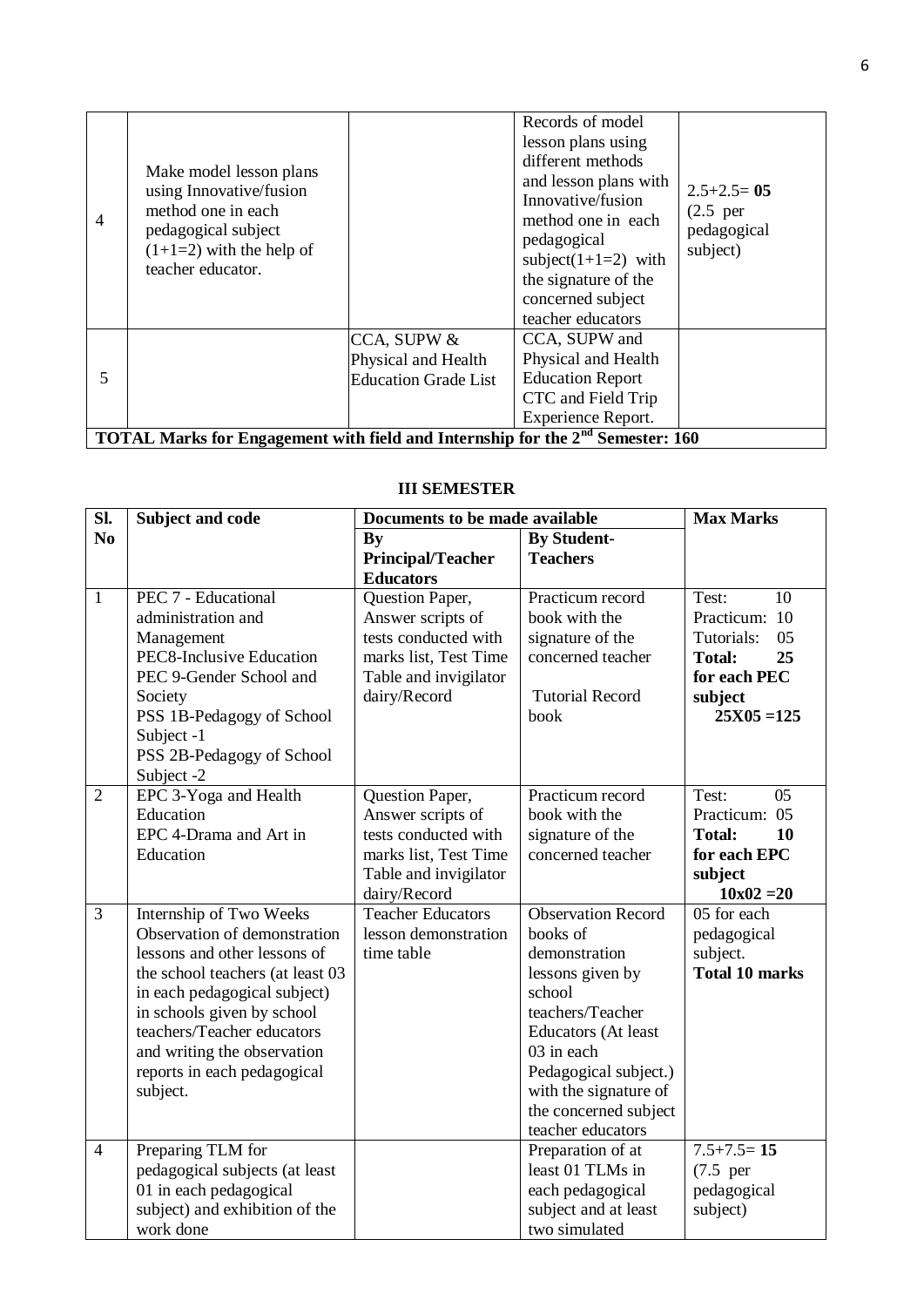|   |                                                                                            |                             | lessons shall be        |  |  |
|---|--------------------------------------------------------------------------------------------|-----------------------------|-------------------------|--|--|
|   |                                                                                            |                             | given at the college    |  |  |
|   |                                                                                            |                             | itself(one in each      |  |  |
|   |                                                                                            |                             | pedagogic subject)      |  |  |
|   |                                                                                            |                             | and exhibiting them     |  |  |
|   |                                                                                            |                             | (the exhibits should    |  |  |
|   |                                                                                            |                             | bear the candidates     |  |  |
|   |                                                                                            |                             | name, Exam              |  |  |
|   |                                                                                            |                             | Registration Number,    |  |  |
|   |                                                                                            |                             | Subject name)           |  |  |
| 6 |                                                                                            | CCA, SUPW &                 | CCA, SUPW and           |  |  |
|   |                                                                                            | Physical and Health         | Physical and Health     |  |  |
|   |                                                                                            | <b>Education Grade List</b> | <b>Education Report</b> |  |  |
|   |                                                                                            |                             | (Records should be      |  |  |
|   |                                                                                            |                             | exhibited during the    |  |  |
|   |                                                                                            |                             | <b>IV</b> Semester)     |  |  |
|   | College General, Pedagogy wise and internship attendance records                           |                             |                         |  |  |
|   | TOTAL Marks for Engagement with field and Internship for the 2 <sup>nd</sup> Semester: 170 |                             |                         |  |  |
|   | <b>TOTAL INTERNAL MARKS FOR THE 3rd SEMESTER 170</b>                                       |                             |                         |  |  |

#### **SUGGESTED SCHOOL ACTIVITIES:**

1. Organisation of cultural activities, organization of literary activities organization of games/reports

- 2. Framing of time table
- 3. Attending and organizing morning assembly
- 4. Maintenance of School discipline
- 5. Maintenance of School Records
- 6. Guidance and Counselling
- 7. Organising science fair, exhibition, science club, nature study
- 8. Maintenance of School library
- 9. Maintenance of School laboratories
- 10. Role of community for school improvement
- 11. School mapping
- 12. Gardening
- 13. Voluntary services
- 14. Mass awareness of social evils and taboos
- 15.Literacy activities
- 16.Any other activity/s decided by the institute

# **IV SEMESTER**

#### **School Internship Teaching Practice and Practical Work-I**

**(Elementary/Secondary/Higher Secondary Schools) Eight Weeks + one week (One week should be used for preparation for Teaching practice and Practical work in the Teacher education** 

**institute making it totally seven weeks)**

| Sl. No | <b>Activities</b>               | Documents to be made available |                    | <b>Max Marks</b> |
|--------|---------------------------------|--------------------------------|--------------------|------------------|
|        |                                 | $\mathbf{B}\mathbf{v}$         | <b>By Student-</b> |                  |
|        |                                 | <b>Principal/Teacher</b>       | <b>Teachers</b>    |                  |
|        |                                 | <b>Educators</b>               |                    |                  |
| 1.     | Regular Class room teaching-    | -Observation                   | Records of lessons | 20 marks for     |
|        | Delivery of at least 20 lessons | profiles provided by           | with signature of  | each             |
|        | (10 in each school subject)     | observers (teacher             | the Concerned      | pedagogical      |
|        | Among them one ICT based        | educators/ School              | subject teacher    | subject          |
|        | lesson and one lesson           | teachers) of each              | educator and       | $20+20=40$       |
|        | integrating the concepts of     | student arranged               | observers          | 15 marks for     |
|        | Population                      | student wise and               |                    | <b>ICT</b> based |
|        | concerns/environment            | subject wise                   |                    | les son          |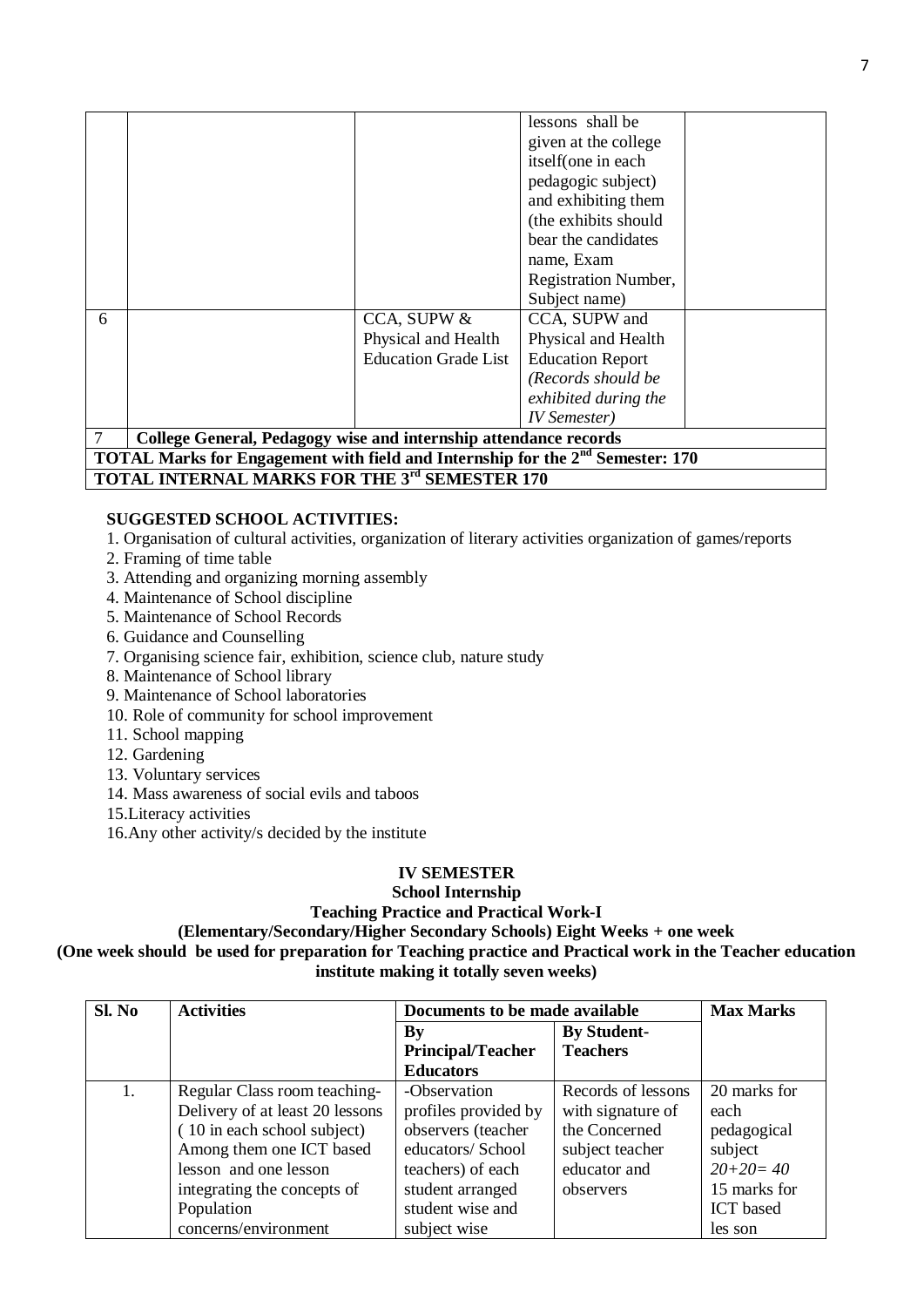|                  | concerns/peace/values etc., in<br>each school subject)<br>$8+1+1=10$ in each school<br>subject. Totally 20 lessons)                                                                                                                                 | -School Permission<br>letter from BEO<br>-Teacher Educators<br>allotment for<br>observation (time<br>table). |                                                                                                                                                                                                                                                                                                                                        | 15 marks for<br>integrated<br>lesson<br>$15 + 15 = 30$<br><b>Total:</b><br>$40+15+15=70$                                      |
|------------------|-----------------------------------------------------------------------------------------------------------------------------------------------------------------------------------------------------------------------------------------------------|--------------------------------------------------------------------------------------------------------------|----------------------------------------------------------------------------------------------------------------------------------------------------------------------------------------------------------------------------------------------------------------------------------------------------------------------------------------|-------------------------------------------------------------------------------------------------------------------------------|
| 2.               | Participation in any two co-<br>curricular activities including<br>working with School and<br>community/ out of classroom<br>activities' in school and<br>organising of events and<br>submitting an activity report                                 |                                                                                                              | Report of the<br>participation with<br>photographs to be<br>signed by<br>concerned teacher<br>educators                                                                                                                                                                                                                                | 5 marks for<br>each activity<br>$5 + 5 = 10$                                                                                  |
| 3.               | Observation of lessons (at<br>least 20 in each subject) and<br>submitting the observation<br>report. In case there are less<br>number of students in a<br>particular pedagogic subject<br>the student can observe the<br>lessons of other subjects. |                                                                                                              | Lesson<br>observation<br>records with<br>signature of the<br>Concerned<br>teacher educators                                                                                                                                                                                                                                            | 10 marks for<br>each subject<br>$10+10=20$                                                                                    |
| $\overline{4}$ . | Preparation of Unit plan and<br>preparation, administration<br>and analysis of unit plan and<br>unit test/Diagnostic test<br>followed by remedial teaching<br>for school subject<br>(PSS1A/PSS2A)                                                   |                                                                                                              | Unit plan records,<br>Unit<br>test/Diagnostic<br>tests records<br>including blue<br>print, marks list,<br>analysis of the<br>results and answer<br>scripts of unit<br>test/Diagnostic test<br>conducted on<br>school students<br>and remedial<br>teaching plan (<br>record books to be<br>signed by<br>concerned teacher<br>educators) | Unit Plan &<br>Unit Test/<br>Diagnostic test<br>$: 10$ marks<br>Remedial<br>teaching Plan:<br>10 marks.<br>Total: 20<br>marks |
| 5.               | Resource Unit for school<br>subject (PSS1A/PSS2A)                                                                                                                                                                                                   |                                                                                                              | Resource unit<br>record book to be<br>signed by<br>concerned teacher<br>educators                                                                                                                                                                                                                                                      | Resource unit<br><b>Total Marks 10</b>                                                                                        |
| 6.               | School/Classroom based<br>research project (Action<br>Research)<br>Complete Report                                                                                                                                                                  |                                                                                                              | Action research<br>report(out line<br>only) to be signed<br>by concerned<br>teacher educators                                                                                                                                                                                                                                          | 10 marks                                                                                                                      |
| 7.               | Student teachers function in<br>liaison with the regular<br>teachers in the school in all<br>day-today functioning along<br>with teaching-learning and<br>writing a daily diary                                                                     |                                                                                                              | Daily diary<br>including all the<br>day today<br>functioning during<br>the entire<br>internship to be<br>signed by<br>concerned teacher                                                                                                                                                                                                | 10 marks                                                                                                                      |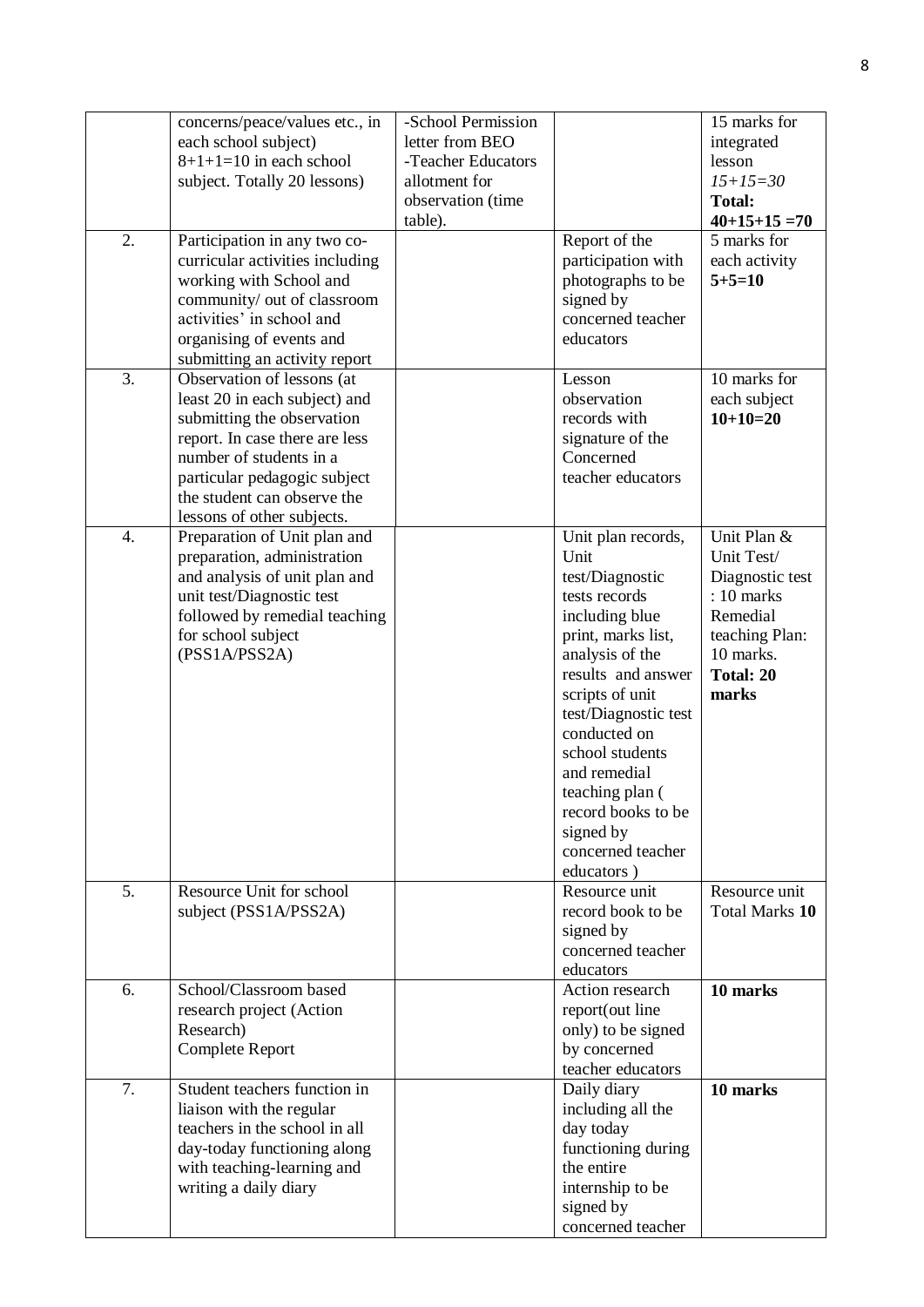|                                      |                                                                 |                                                                                                                                                                                           | educators                                                         |                                                                                                           |
|--------------------------------------|-----------------------------------------------------------------|-------------------------------------------------------------------------------------------------------------------------------------------------------------------------------------------|-------------------------------------------------------------------|-----------------------------------------------------------------------------------------------------------|
| 8.                                   | Term end lessons (two<br>lessons-one in each school<br>subject) | -Allotment of Term<br>end lesson time<br>table<br>-Teacher Educators<br>allotment for<br>observation (Time)<br>table)<br>-Observation<br>profiles by the<br>observer teacher<br>educators | Lesson plans to be<br>signed by<br>concerned teacher<br>educators | 20 marks for<br>each lesson<br>5 marks each<br>for TLM in<br>each<br>Pedagogical<br>subject<br>$25+25=50$ |
| <b>Internship attendance records</b> |                                                                 |                                                                                                                                                                                           |                                                                   |                                                                                                           |
|                                      | Total marks for Teaching Practice and Practical work -I         |                                                                                                                                                                                           |                                                                   | 200                                                                                                       |

## **Teaching Practice and Practical Work-II**

**(Elementary/ Secondary/ Higher Secondary Schools) Six Weeks + one week (One week should be used for preparation for Teaching practice and Practical work in the Teacher education institute making it totally seven weeks)**

| Sl. No | <b>Activities</b>                                                                                                                                                                                                                                                                                                                                 | Documents to be made available                                                                                                                                                                                                                     |                                                                                                               | <b>Max Marks</b>                                                                                                                                                                                   |
|--------|---------------------------------------------------------------------------------------------------------------------------------------------------------------------------------------------------------------------------------------------------------------------------------------------------------------------------------------------------|----------------------------------------------------------------------------------------------------------------------------------------------------------------------------------------------------------------------------------------------------|---------------------------------------------------------------------------------------------------------------|----------------------------------------------------------------------------------------------------------------------------------------------------------------------------------------------------|
|        |                                                                                                                                                                                                                                                                                                                                                   | $\mathbf{B}\mathbf{v}$                                                                                                                                                                                                                             | <b>By Student-</b>                                                                                            |                                                                                                                                                                                                    |
|        |                                                                                                                                                                                                                                                                                                                                                   | <b>Principal/Teacher</b>                                                                                                                                                                                                                           | <b>Teachers</b>                                                                                               |                                                                                                                                                                                                    |
|        |                                                                                                                                                                                                                                                                                                                                                   | <b>Educators</b>                                                                                                                                                                                                                                   |                                                                                                               |                                                                                                                                                                                                    |
| 1.     | Regular Class room<br>teaching-Delivery of at<br>least 20 lessons (10 in<br>each school subject)<br>Among them one ICT<br>based lesson and one<br>lesson integrating the<br>concepts of Population<br>concerns/environment<br>concerns/peace/values etc.,<br>in each school subject)<br>$8+1+1=10$ in each school<br>subject. Totally 20 lessons) | Observation<br>profiles provided<br>by observers<br>(teacher<br>educators/ School<br>teachers) of each<br>student arranged<br>student wise and<br>subject wise<br>School<br>Permission letter<br>from BEO<br>Teacher<br>Educators<br>allotment for | Records of<br>lessons with<br>signature of the<br>Concerned<br>subject teacher<br>educator and<br>observers   | 20 marks for<br>each<br>pedagogical<br>subject<br>$20+20=40$<br>10 marks for<br><b>ICT</b> based<br>lesson<br>10 marks for<br>integrated<br>lesson<br>$10+10=20$<br><b>Total:</b><br>$40+10+10=60$ |
|        |                                                                                                                                                                                                                                                                                                                                                   | observation (time                                                                                                                                                                                                                                  |                                                                                                               |                                                                                                                                                                                                    |
| 2.     | Participation in any one<br>co-curricular activities<br>including working with<br>School and community/<br>out of classroom activities'<br>in school and organising of<br>events and submitting an<br>activity report                                                                                                                             | table).                                                                                                                                                                                                                                            | Report of the<br>participation<br>with<br>photographs to<br>be signed by<br>concerned<br>teacher<br>educators | 5 marks for<br>activity                                                                                                                                                                            |
| 3.     | Observation of lessons (at<br>least 20 in each subject)<br>and submitting the<br>observation report. In case<br>there are less number of<br>students in a particular<br>pedagogic subject the                                                                                                                                                     |                                                                                                                                                                                                                                                    | Lesson<br>observation<br>records with<br>signature of the<br>Concerned<br>teacher<br>educators                | 10 marks for<br>each subject<br>$10+10=20$                                                                                                                                                         |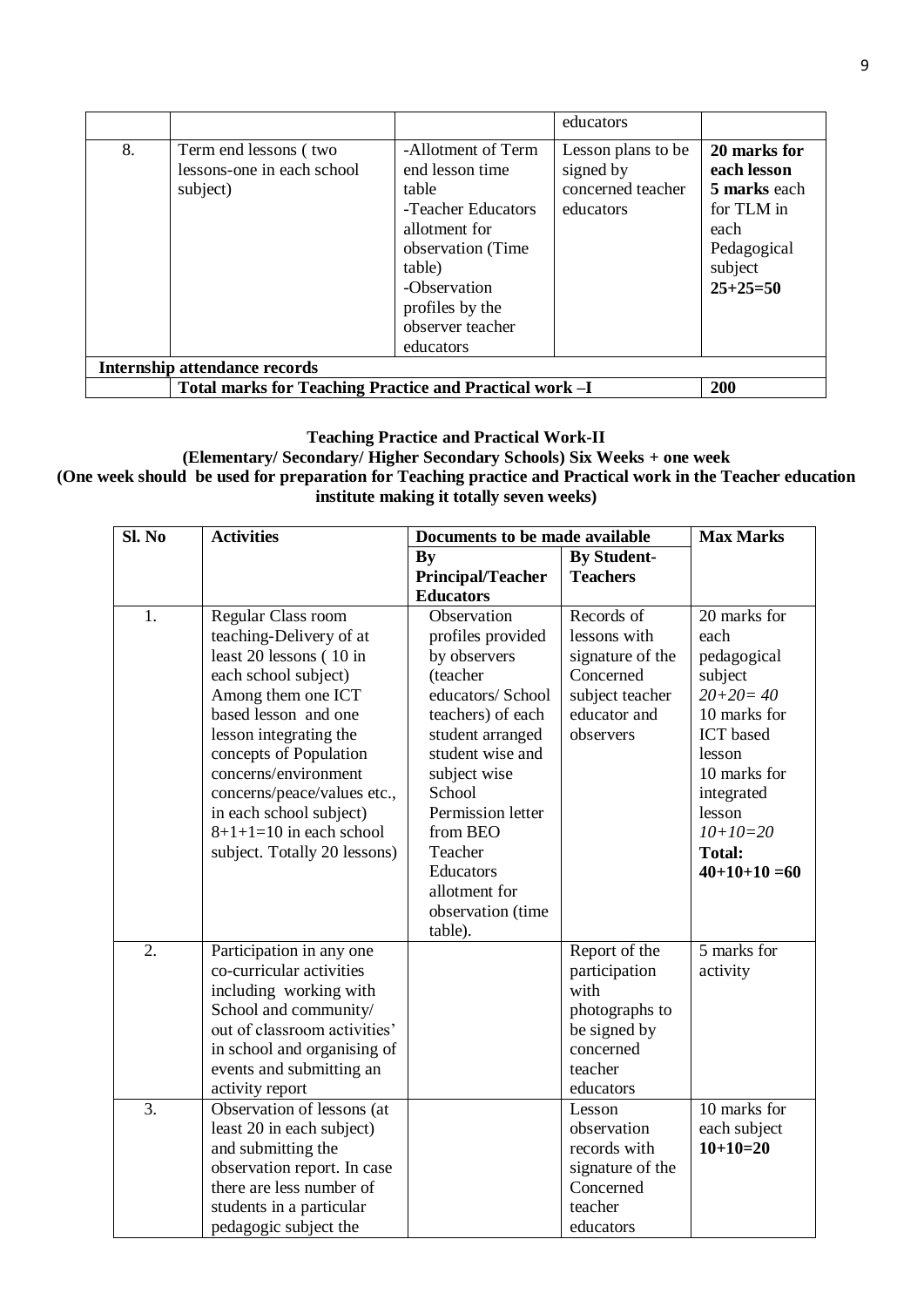|                                                 | student can observe the                                        |                        |                                |                             |
|-------------------------------------------------|----------------------------------------------------------------|------------------------|--------------------------------|-----------------------------|
|                                                 | lessons of other subjects.                                     |                        |                                |                             |
| 4.                                              | Preparation of Unit plan                                       |                        | Unit plan                      | Unit Plan &                 |
|                                                 | and preparation,                                               |                        | records, Unit                  | Unit                        |
|                                                 | administration and analysis                                    |                        | test/Diagnostic                | Test/Diagnostic             |
|                                                 | of unit plan and unit                                          |                        | tests records                  | test : $10$ marks,          |
|                                                 | test/Diagnostic test                                           |                        | including blue                 | Remedial                    |
|                                                 | followed by remedial                                           |                        | print, marks list,             | lesson plan : $10$          |
|                                                 | teaching for school subject                                    |                        | analysis of the<br>results and | marks                       |
|                                                 | (PSS1A/PSS2A)                                                  |                        |                                | <b>Total:</b><br>20         |
|                                                 | (Note: In case Unit Plan,<br>Unit test/Diagnostic test in      |                        | answer scripts<br>of unit      |                             |
|                                                 | PSS1A in first Session                                         |                        | test/Diagnostic                |                             |
|                                                 | Then In second session it                                      |                        | test conducted                 |                             |
|                                                 | should be prepared in PSS                                      |                        | on school                      |                             |
|                                                 | 2A and vice-versa)                                             |                        | students and                   |                             |
|                                                 |                                                                |                        | remedial                       |                             |
|                                                 |                                                                |                        | teaching plan (                |                             |
|                                                 |                                                                |                        | record books to                |                             |
|                                                 |                                                                |                        | be signed by                   |                             |
|                                                 |                                                                |                        | concerned                      |                             |
|                                                 |                                                                |                        | teacher                        |                             |
|                                                 |                                                                |                        | educators)                     |                             |
| 5.                                              | Resource Unit for school                                       |                        | Resource unit                  | Resource unit               |
|                                                 | subject (PSS1A/PSS2A)                                          |                        | record book to                 | Total Marks 10              |
|                                                 | (Note: In case Resource                                        |                        | be signed by                   |                             |
|                                                 | Unit is prepared in PSS1A                                      |                        | concerned                      |                             |
|                                                 | in first Session then In                                       |                        | teacher                        |                             |
|                                                 | second session it should be                                    |                        | educators                      |                             |
|                                                 | prepared in PSS 2A and<br>vice-versa)                          |                        |                                |                             |
| 6.                                              | Student teachers function                                      |                        | Daily diary                    | 10 marks                    |
|                                                 | in liaison with the regular                                    |                        | including all the              |                             |
|                                                 | teachers in the school in all                                  |                        | day today                      |                             |
|                                                 | day-today functioning                                          |                        | functioning                    |                             |
|                                                 | along with teaching-                                           |                        | during the                     |                             |
|                                                 | learning and writing a                                         |                        | entire internship              |                             |
|                                                 | daily diary                                                    |                        | to be signed by                |                             |
|                                                 |                                                                |                        | concerned                      |                             |
|                                                 |                                                                |                        | teacher                        |                             |
|                                                 |                                                                |                        | educators                      |                             |
| 7.                                              | Term end lessons (two                                          | Allotment of           | Lesson plans to                | 20 marks for                |
|                                                 | lessons-one in each school                                     | Term and lesson        | be signed by<br>concerned      | each lesson<br>5 marks each |
|                                                 | subject)                                                       | time table<br>Teacher  | teacher                        | for TLM in                  |
|                                                 |                                                                | $\bullet$<br>Educators | educators                      | each                        |
|                                                 |                                                                | allotment for          |                                | Pedagogical                 |
|                                                 |                                                                | observation            |                                | subject                     |
|                                                 |                                                                | (Time table)           |                                | $25+25=50$                  |
|                                                 |                                                                | Observation            |                                |                             |
|                                                 |                                                                | profiles by the        |                                |                             |
|                                                 |                                                                | observer teacher       |                                |                             |
|                                                 |                                                                | educators              |                                |                             |
|                                                 | <b>Internship attendance records</b>                           |                        |                                |                             |
|                                                 | <b>Total marks for Teaching Practice and Practical work -I</b> |                        |                                | 175                         |
| <b>GRAND TOTAL FOR IVTH SEMESTER INTERNSHIP</b> | $200+175=375$                                                  |                        |                                |                             |